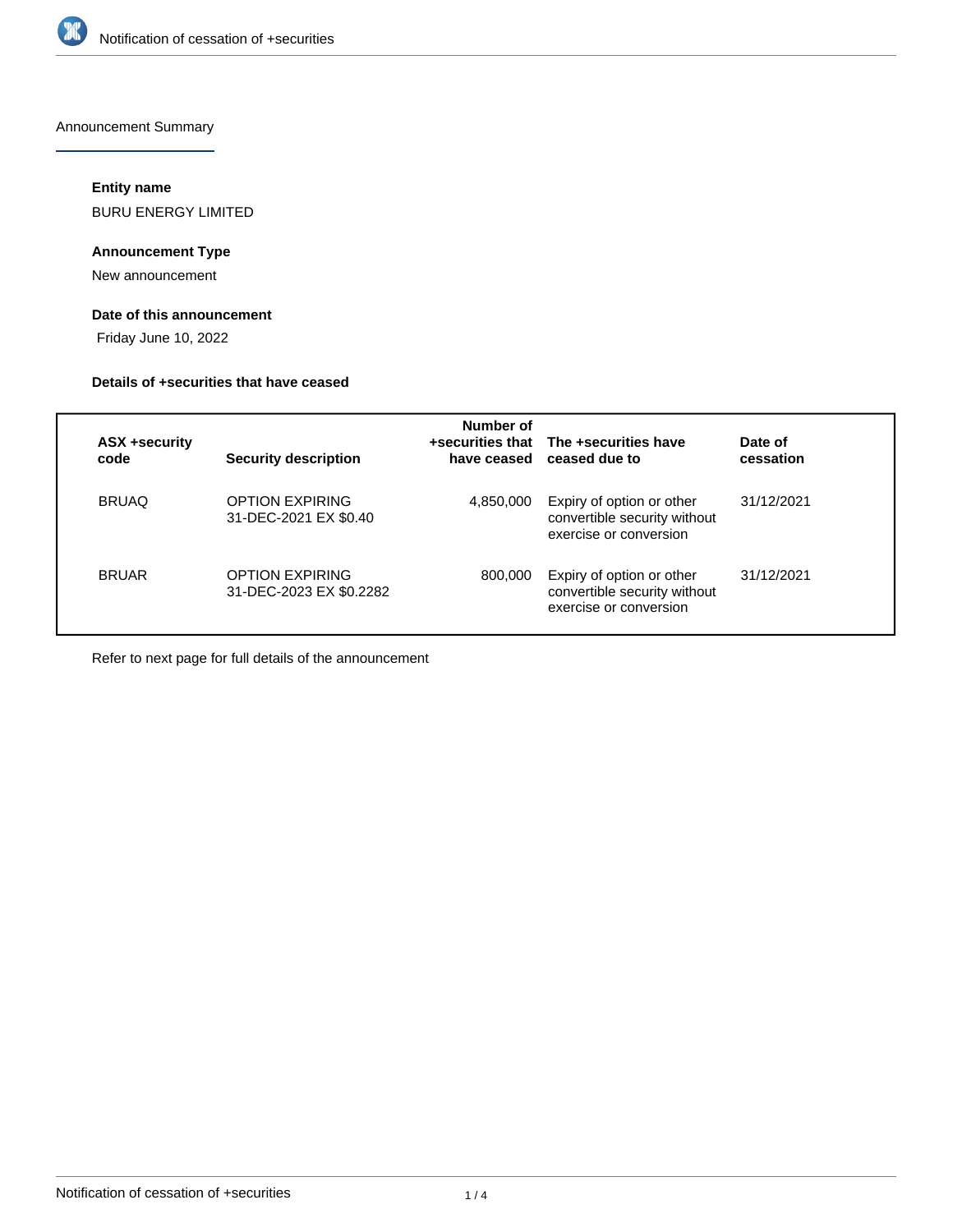

Part 1 - Announcement Details

## **1.1 Name of +Entity**

BURU ENERGY LIMITED

We (the entity named above) provide the following information about our issued capital.

**1.2 Registered Number Type** ABN

**Registration Number** 71130651437

**1.3 ASX issuer code BRU** 

# **1.4 The announcement is**

New announcement

# **1.5 Date of this announcement**

10/6/2022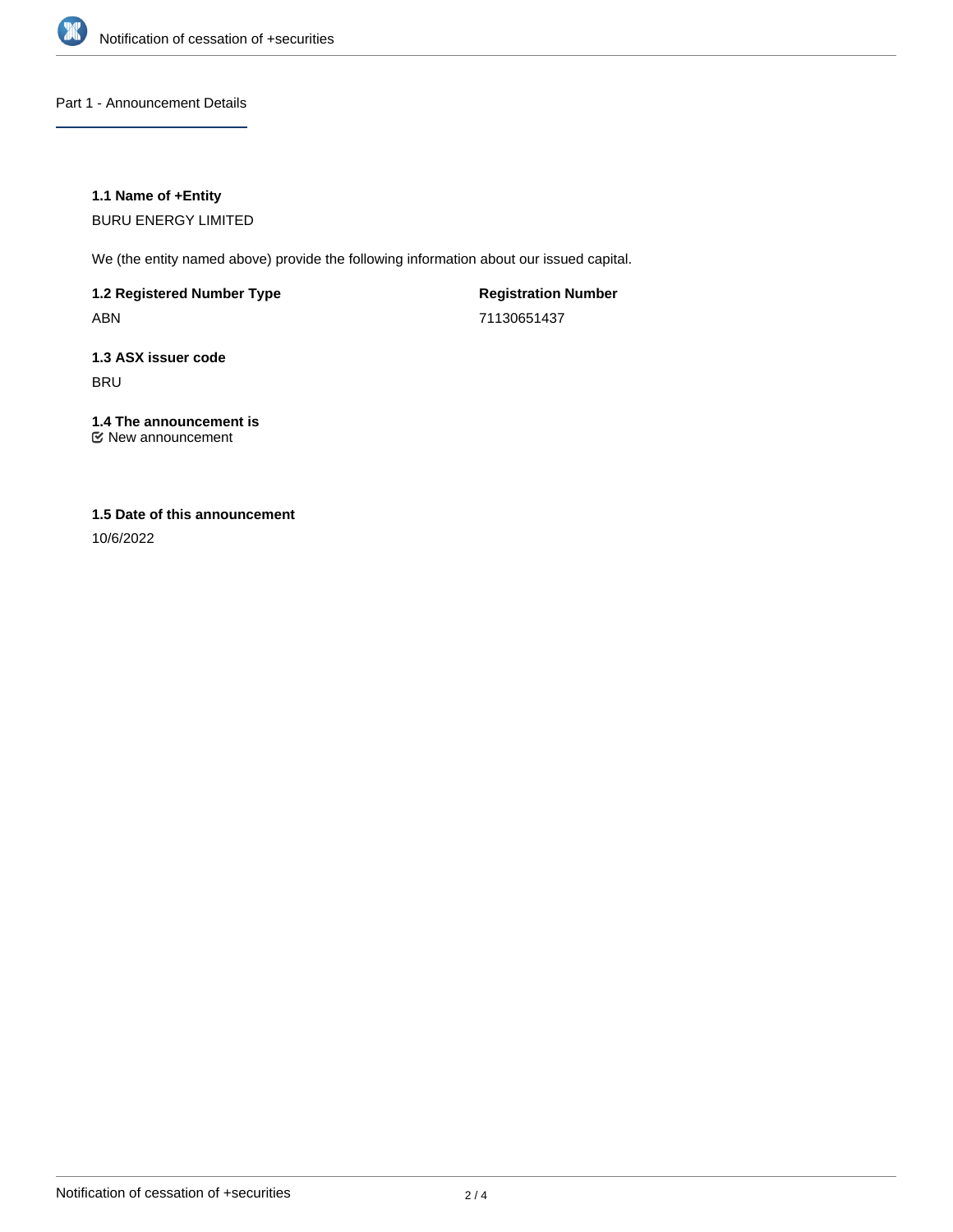

### Part 2 - Details of +equity securities or +debt securities that have ceased

# **ASX +Security Code and Description** BRUAQ : OPTION EXPIRING 31-DEC-2021 EX \$0.40 **Unquoted +equity securities that have ceased Number of securities that have ceased** 4,850,000 **Reason for cessation** Expiry of option or other convertible security without exercise or conversion **Date of cessation** 31/12/2021 **Is the entity paying any consideration for the cessation? Any other information the entity wishes to notify to ASX about the cessation? ASX +Security Code and Description** BRUAR : OPTION EXPIRING 31-DEC-2023 EX \$0.2282 **Unquoted +equity securities that have ceased Number of securities that have ceased** 800,000 **Reason for cessation** Expiry of option or other convertible security without exercise or conversion **Date of cessation** 31/12/2021 **Is the entity paying any consideration for the cessation?** No No

#### **Any other information the entity wishes to notify to ASX about the cessation?**